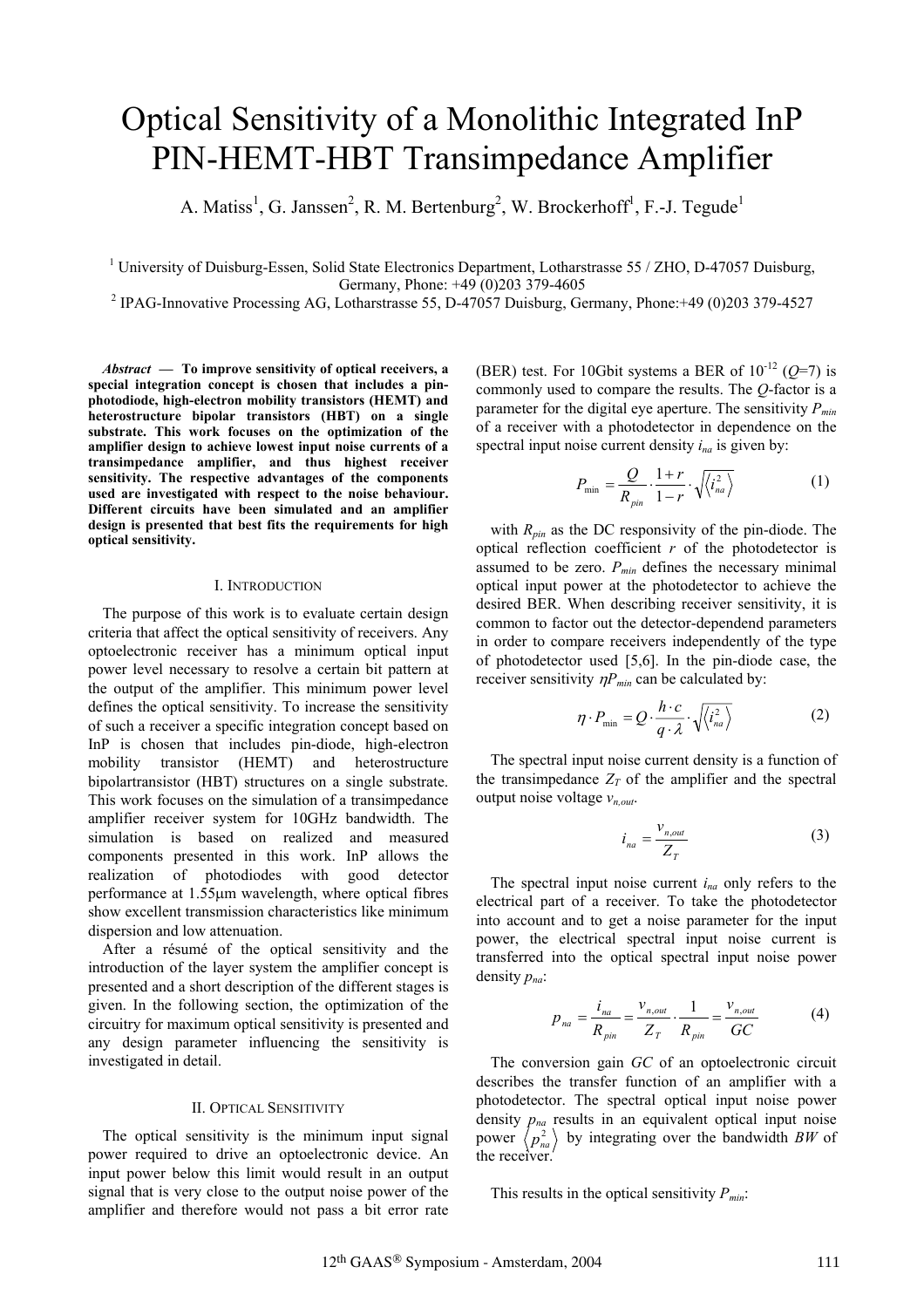$$
P_{\min} = Q \cdot \sqrt{\langle p_{na}^2 \rangle} = Q \cdot \sqrt{\int_0^{BW} |p_{na}|^2} df
$$
 (5)

which is better suited for the analysis of integrated photodetectors compared to eq.1.

For further discussion, the spectral input noise current  $i_{na}$  (eq.3) is used for describing the noise performance of the amplifier, and the spectral input noise power  $p_{na}$ (eq.4) allows the characterization of the whole receiver including photodetector and amplifier.

#### III. INTEGRATION CONCEPT



Fig. 1 InP based layer system for PIN-HBT-HEMT integration concept with topological schematic of the single devices of the amplifier.

A monolithically integrated combination of PIN, HEMT and HBT on a single substrate was chosen. Each device shows unique advantages in performance that contribute to the optical sensitivity of a receiver. A HEMT is well suited as low-noise device due to its strong correlation between the gate and channel noise that causes a drop of the equivalent input noise current *ina* [1,2]. The HBT is suitable for use in buffer stages due to the ideally constant voltage drop over the base-emitter junction, which stabilizes the transistor against load influence. It also has smaller lateral dimensions compared to the HEMT and therefore is easier to implement into small circuits. Additionally, the layersystem of the HBT can be used to integrate a PIN-diode into the circuitry of the transimpedance receiver [3,4]: the p-doped base and the n-doped collector can simultaneously be used for the PIN-diode. A schematic view of the layer system including the device structures is shown in figure 1. Due to the combined use of the base-collector layers by HBT and PIN the layer thicknesses of the collector and the base have to be adjusted to fit each device requirements. This results in a certain performance tradeoff for both devices. Another critical element is related to topology of the total circuit. Because the HBT is build upon the HEMT layer structures, its vertical dimension becomes a critical parameter for the circuitry layout. A total height difference from top of the HEMT up to the HBT is about 1000nm for the chosen layer structure.





Fig. 2 Three stage amplifier concept with feedback resistor and photodiode.

The amplifier design consists of three stages with a pin-diode at the input as shown in fig.2. A transimpedance amplifier is the best receiver concept for further processing of the signal due to the photocurrent as output parameter of the photodetector. It contains an amplifier stage and two buffer stages to compensate feedback effects.



Fig. 3. Circuit design of monolithically integrated optoelectronic receiver for evaluation of optimum optical sensitivity.

The first stage is based on a HEMT cascode that provides a lower spectral input noise current compared to an equivalent HBT cascode. The cascode ability to reduce the MILLER effect contributes to the good noise behaviour as discussed in section IV-C. To stabilize the amplifier, the output of the first stage has to be decoupled from unwanted influence of the load. A capacitive load significantly decreases the bandwidth of the HEMT cascode. Therefore, a HBT emitter follower has been added to the HEMT cascode output. The low HBT input capacitance provides the HEMT with a low load capacitance due to its small emitter size. To reduce a current flow over the feedback resistor back to the input of the amplifier, a levelshifter is used to reduce the voltage drop at the feedback resistor. The levelshifter is realized by shorting the base collector terminals of the HBT and thus using the base-emitter diode to shift the voltage by about 0.7V. To avoid mismatches between the output and the load, a HBT emitter follower with a serial resistance has been implemented as a third stage to fit the output to  $50\Omega$ .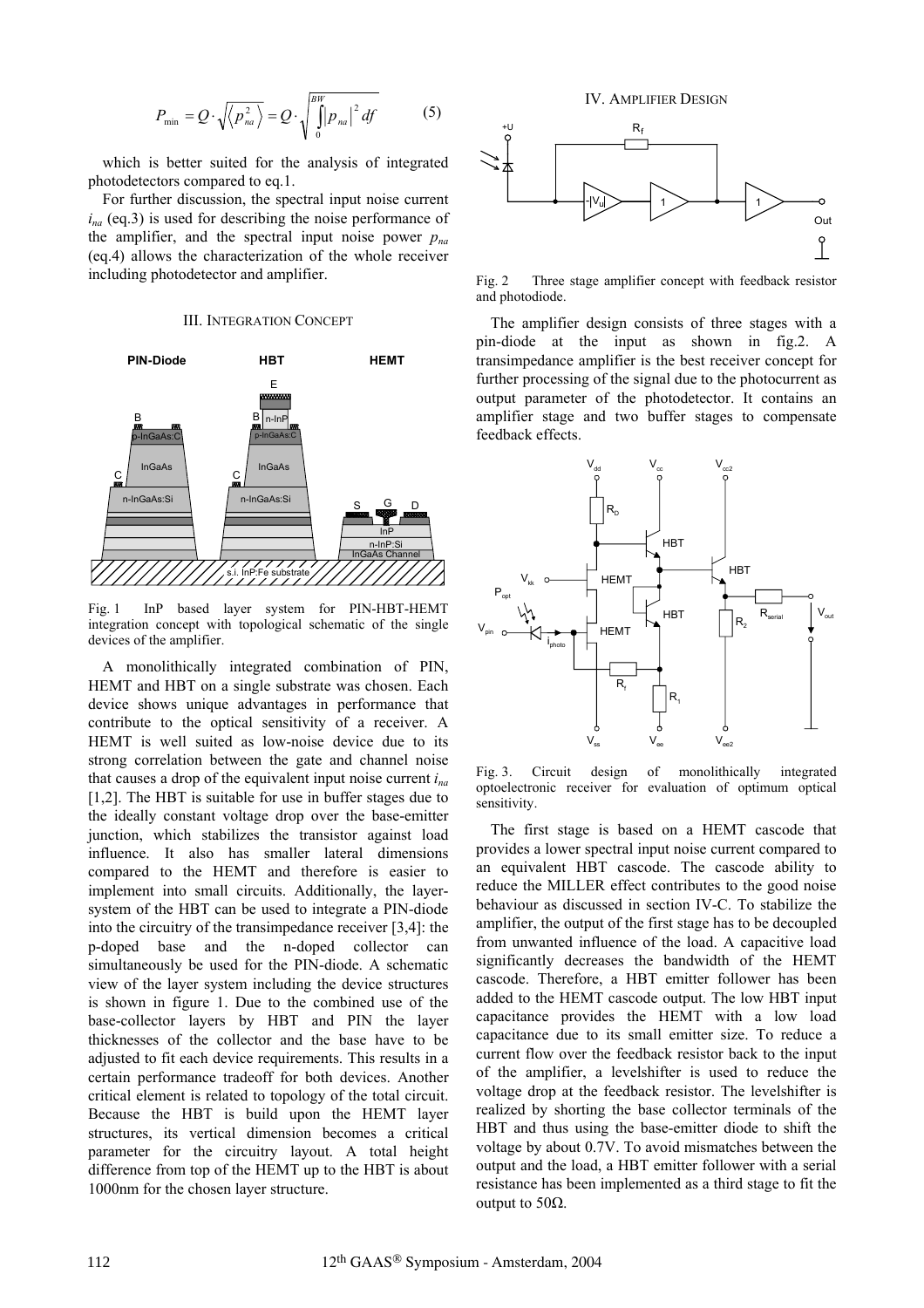# IV. OPTIMIZATION

The resulting three stage amplifier was optimised to best fit minimum input power levels. Therefore, the influence of various parameters on the optical sensitivity was investigated in detail. All influences investigated are located in the first amplifier stage of the receiver. Other noise sources in the second or third stage did not contribute to the spectral output noise voltage.

# *A. Cascode Load Resistor R<sub>D</sub>*



Fig. 4. The impact of the cascode load resistor on the spectral input noise power over frequency.

The cascode load resistor  $R_D$  in the amplifier stage affects the optical sensitivity at high frequencies. This influence can be minimized by increasing its value. The influence is due to the thermal noise behaviour of resistors. The equivalent thermal noise current declines with the resistance value. Thus, small load resistance values  $R_D$  result in a high equivalent input noise current of the amplifier stage, and therefore increase the spectral input noise power  $p_{na}$  (see eq.4). Alternatively, a HEMT with shorted gate-drain contact could be used as an active load to minimize noise effects. An active load reduces the required bias voltage to drive the cascode because the resistive load consumes much more power than the HEMT does. On the other hand, the implementation of a common resistor load leads to a higher adjustability of the first stage.

# *B. Gate Width*



Fig. 5. Optical sensitivity of the receiver in dependence on the gatewidth of the HEMT.

The gate width shows a minimum of the optical sensitivity around  $80\mu m$  (Fig.5) at 10GHz bandwidth using eq.5. This minimum could be explained by the mismatch between the amplifier and the pin-diode. There

is an optimum gate width that results in an optimum generator reflection coefficient  $\Gamma_{opt}$  of the amplifier that best fits the pin-diode output reflection coefficient  $\Gamma_{pin}$ .

*C. Feedback Resistor Rf*



Fig. 6. Impact of the feedback resistor on the spectral input noise power over frequency.

Furthermore, the optical sensitivity is dominated by the feedback resistor (Fig.6). The spectral input noise power decreases with rising value of the feedback resistor over a wide frequency range. The influence of the thermal noise current of the feedback resistor is critical to the amplifier due to the direct link of the feedback conductor to the input of the HEMT. The cascode circuit concept reduces the input capacitance of the amplifier by reducing the MILLER effect and thus increasing the gain-bandwidth product of the HEMT cascode. This allows larger feedback resistors that result in lower equivalent input noise currents.

# *D. Responsivity of the PIN-Diode*



Fig. 7. Spectral input noise power versus frequency for two different PIN-diodes.

Due to a dependence of the responsivity of the pindiode on the spectral input noise power (Fig.7), the best results will be achieved by increasing the responsivity to a maximum value. This can be explained with the improved signal-to-noise ratio caused by a higher input current from the pin-diode with a higher responsivity. This influence covers the whole bandwidth of the receiver. Even small improvements in responsivity by increasing the thickness of the intrinsic region of the pin result in a significant drop of  $p_{na}$ . Another important aspect is the bandwidth of the pin-diode. For frequencies above the bandwidth of the integrated pin-diode  $(f<sub>3dB</sub>=11GHz)$  the spectral input noise power raises stronger than for the improved pin-diode with a higher